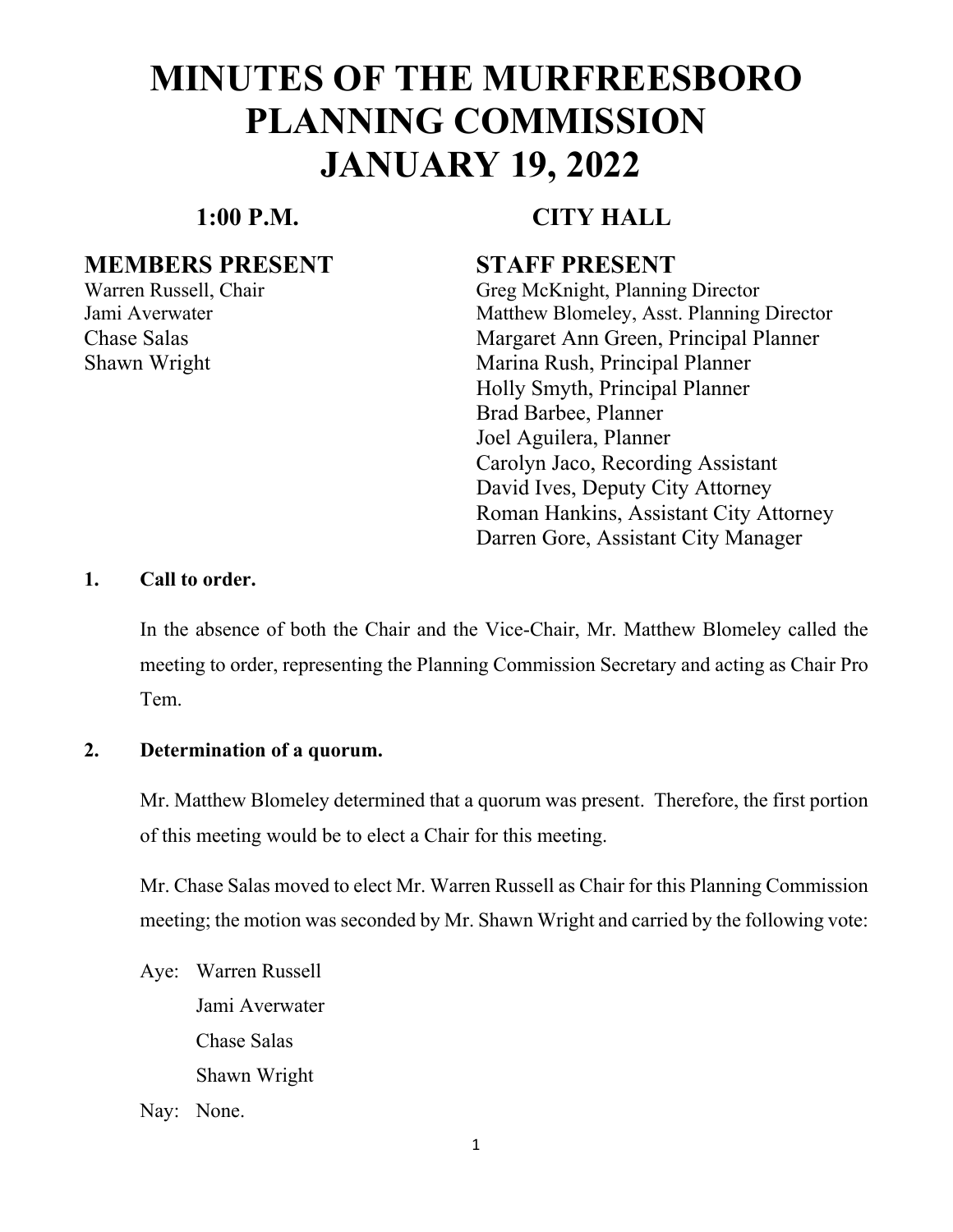### **3. Approve minutes of the January 12, 2022, Planning Commission meeting.**

Mr. Chase Salas moved to approve the Minutes of the January 12, 2022, Planning Commission meeting; the motion was seconded by Ms. Jami Averwater and carried by the following vote:

 Aye: Warren Russell Jami Averwater Chase Salas Shawn Wright Nay: None.

#### **4. Consent Agenda:**

**City of Murfreesboro Transit Center [2021-2127]** final plat for 1 lot on 5.4 acres zoned PND located along Bridge Avenue and New Salem Highway, City of Murfreesboro developer.

**One East College, Lot 1 [2021-2129]** final plat for 1 lot on 2.4 acres zoned PUD located along North Church Street, East College Street, North Spring Street, and East Lytle Street, 705 4th Avenue Holding Company, LLC developer.

**City Church [2021-2120**] final plat for 2 lots on 9.3 acres zoned CF located along Bridge Avenue, City Church developer.

**The Crossings of Three Rivers, Resubdivision of Lots 35-36 & 42-43 [2021-2121]** final plat for 8 lots on 0.73 acres zoned PRD located along Hospitality Lane, Lennar Homes of Tennessee, LLC developer.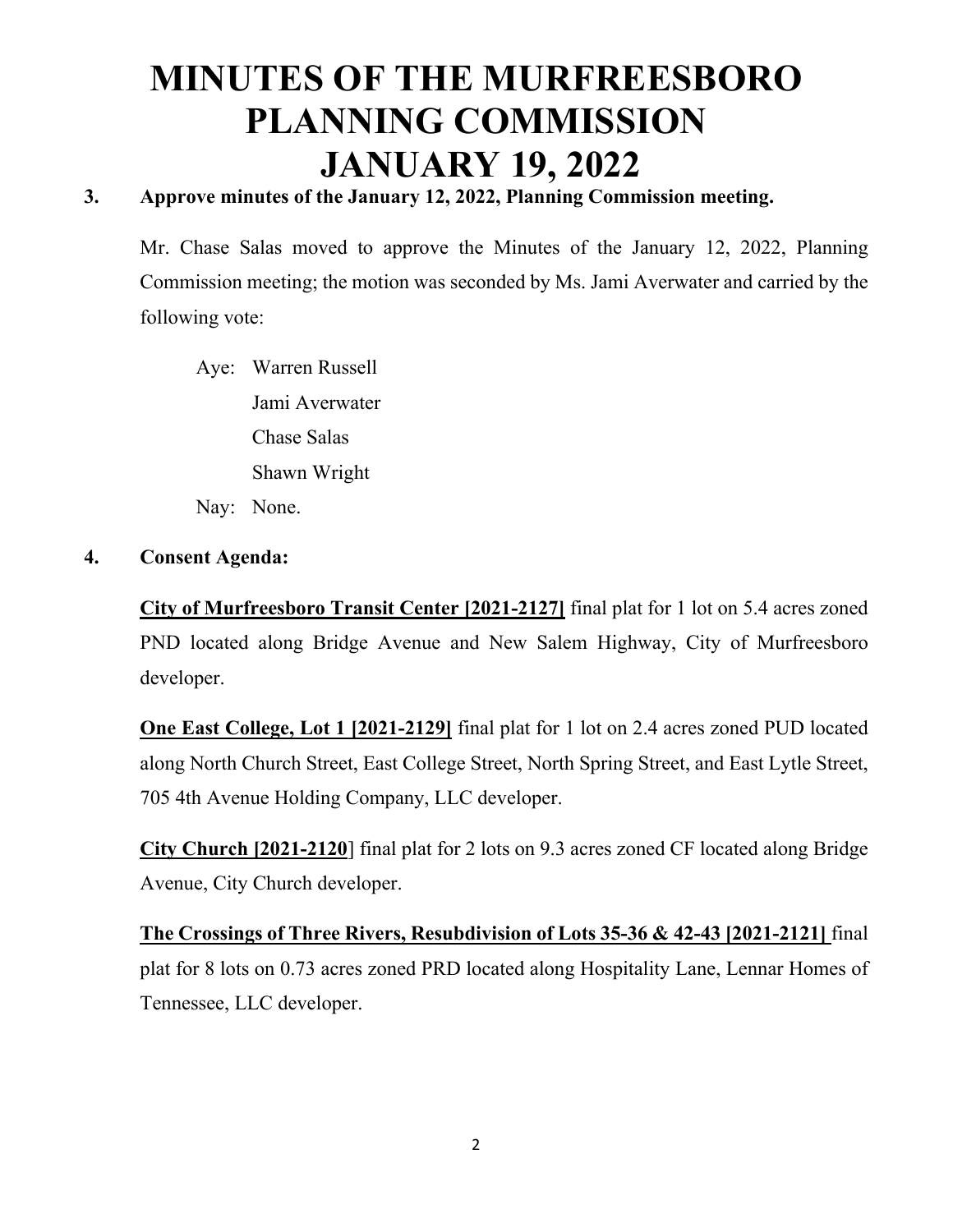**Still Waters at Lands End, Section 1, Phase 1 [2021-1037]** preliminary plat for 1 lot on 22.5 acres zoned PRD located along New Salem Highway, Bell Tower Investments, LLC developer.

**Still Waters at Lands End, Section 1, Phase 1 [2021-2122]** final plat for 1 lot on 22.5 acres zoned PRD located along New Salem Highway, Bell Tower Investments, Inc. developer.

**Bell Tower Apartments [2021-3161]** renewal of a site plan for 384 apartment units on 22.56 acres zoned PRD located along New Salem Highway, Bell Tower Investments, LLC developer.

**Evergreen Farms, Section 38, Phase 1A [2021-2124]** final plat for 20 lots and 1 common area on 12.62 acres zoned PRD located north of Perlino Drive, Evergreen Farms Development, Inc. developer.

**Regal Square, Phase 3 Townhomes [2021-3167]** site plan review for 78 single-family attached dwellings on 7.8 acres zoned PRD located along Suzanne Landon Drive and Cedar View Drive, Halo Homes developer.

There being no further discussion, Ms. Jami Averwater moved to approve the Consent Agenda subject to all staff comments; the motion was seconded by Mr. Chase Salas and carried by the following vote:

Aye: Warren Russell Jami Averwater Chase Salas Shawn Wright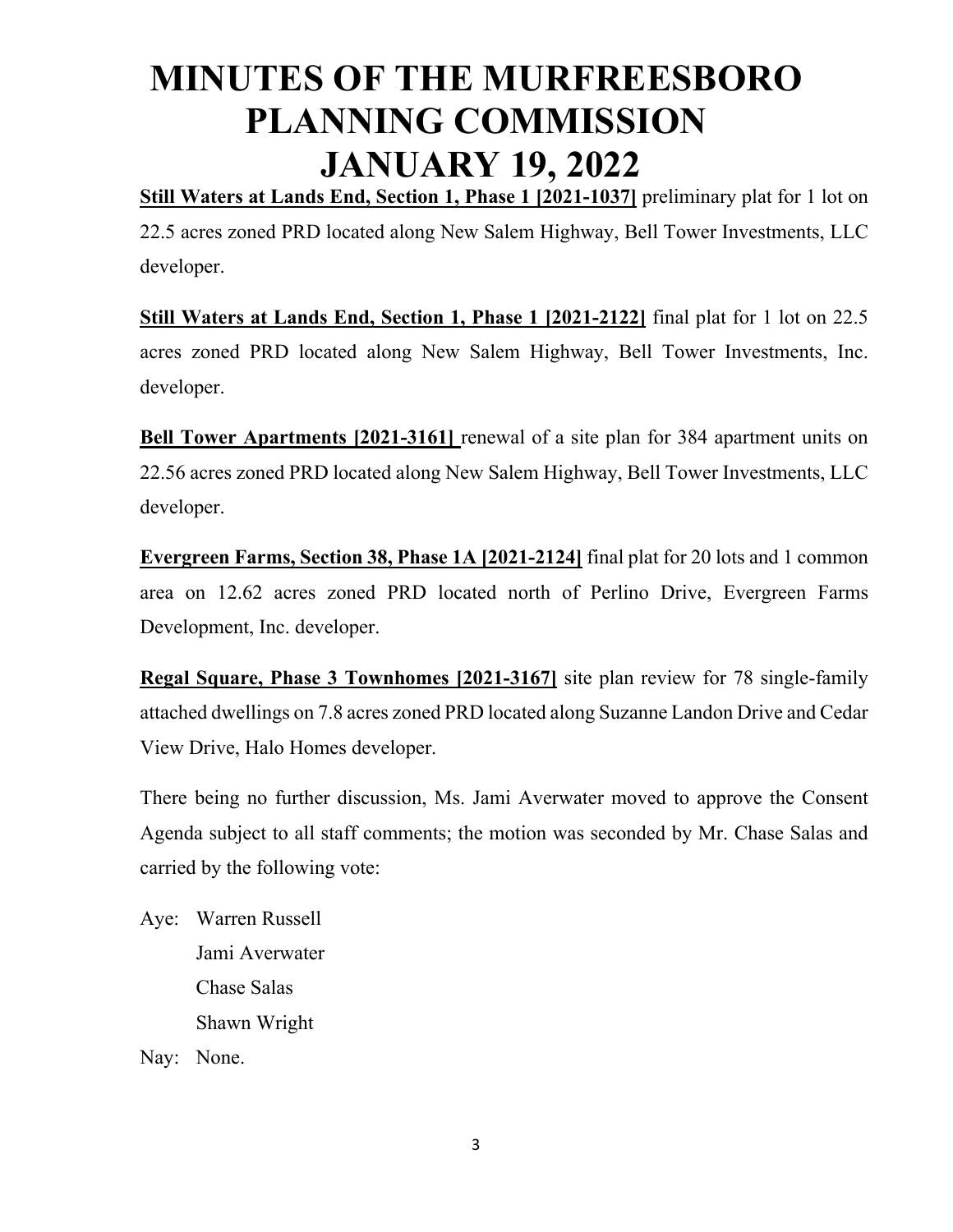#### **5. GDO:**

#### **On Motion**

**North Church, LLC, 2nd Resubdivision of Lot 2 [2021-2123] final plat for 1 lot on 30.8 acres zoned RS-15, MU, GDO-1, & GDO-2 located along Robert Rose Drive, Willowoak Trail, and Wilkinson Pike, Wilkinson Pike Drainage Association developer**. Ms. Margaret Ann Green presented the Staff Comments regarding this item, a copy which is maintained in the permanent files of the Planning Department and is incorporated into these Minutes by reference.

There being no further discussion, Mr. Chase Salas moved to approve the final plat subject to all staff comments, the motion was seconded by Ms. Jami Averwater and carried by the following vote:

Aye: Warren Russell Jami Averwater Chase Salas Shawn Wright

Nay: None.

**Avenue [2021-6013 & 2021-3172] initial design review and site plan review for plaza redesign on 97.5 acres zoned CH, GDO-1, & PSO located along Medical Center**  Parkway, Big V developer. Ms. Margaret Ann Green presented the Staff Comments regarding this item, a copy which is maintained in the permanent files of the Planning Department and is incorporated into these Minutes by reference.

Mr. Kevin Guenther (landscape architect) was in attendance to represent the application. Mr. Guenther requested for a deferral to continue working with Staff and Transportation to address the safety concerns discussed by the Planning Commissioners.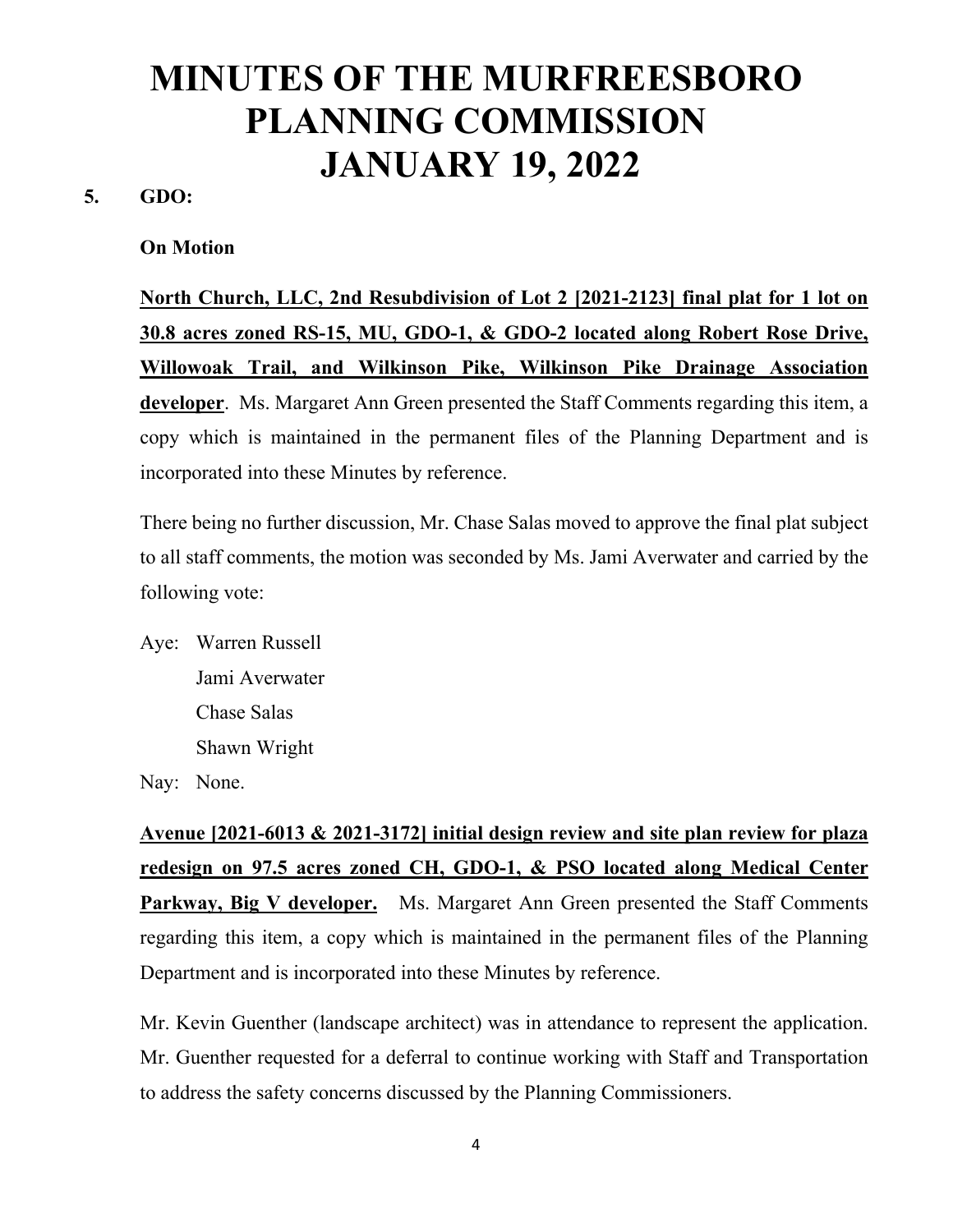There being no further discussion, Mr. Shawn Wright moved to defer action in order for the applicant to continue working on the traffic and safety concerns; the motion was seconded by Ms. Jami Averwater and carried by the following vote:

Aye: Warren Russell Jami Averwater Chase Salas Shawn Wright

Nay: None.

### **6. Plats and Plans:**

### **On Motion**

**Waites Creek Crossing, Section 6 [2021-1039] master plan amendment & preliminary plat for 43 lots on 10.9 acres zoned RS-6 located along Ashers Fork Drive, O'Brien Loyd Venture developer.** Mr. Brad Barbee presented the Staff Comments regarding this item, a copy which is maintained in the permanent files of the Planning Department and is incorporated into these Minutes by reference.

There being no further discussion, Ms. Jami Averwater moved to approve the master plan amendment and preliminary plat subject to all staff comments; the motion was seconded by Mr. Chase Salas and carried by the following vote:

Aye: Warren Russell Jami Averwater Chase Salas Shawn Wright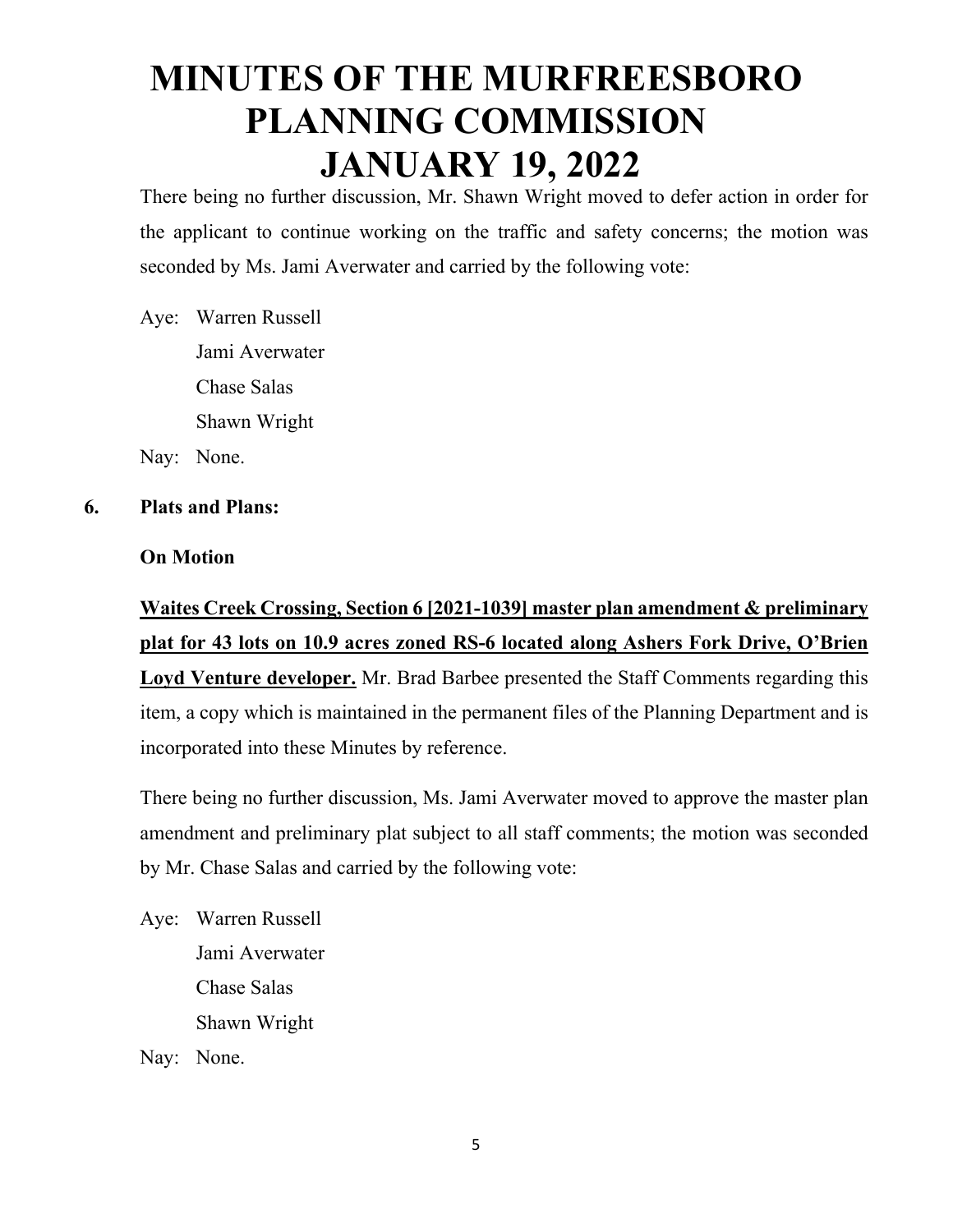**Wyngate [2021-1041] preliminary plat for 77 lots on 33.6 acres zoned RS-8 and CF located along Franklin Road, Lennar developer. WITHDRAWN BY APPLICANT** 

**c. Westlawn Commercial East [2021-1040] preliminary plat for 7 lots on 23.3 acres zoned PUD located along Veterans Parkway and Blackman Road, Oscar Properties, LLC developer**. Mr. Joel Aguilera presented the Staff Comments regarding this item, a copy which is maintained in the permanent files of the Planning Department and is incorporated into these Minutes by reference.

There being no further discussion, Ms. Jami Averwater moved to approve the preliminary plat subject to all staff comments, including that the applicants must secure consent from Vanderbilt for the portion of the roadway proposed on its property; the motion was seconded by Mr. Chase Salas and carried by the following vote:

Aye: Warren Russell Jami Averwater Chase Salas Shawn Wright

Nay: None.

 **Westlawn Commercial East [2021-2128] final plat for 7 lots on 23.3 acres zoned PUD located along Veterans Parkway and Blackman Road, Oscar Properties, LLC developer**. Mr. Joel Aguilera presented the Staff Comments regarding this item, a copy which is maintained in the permanent files of the Planning Department and is incorporated into these Minutes by reference.

There being no further discussion, Ms. Chase Salas moved to approve the final plat subject to all staff comments including that the applicants must secure consent from Vanderbilt for the portion of the roadway proposed on its property; the motion was seconded by Ms. Jami Averwater and carried by the following vote: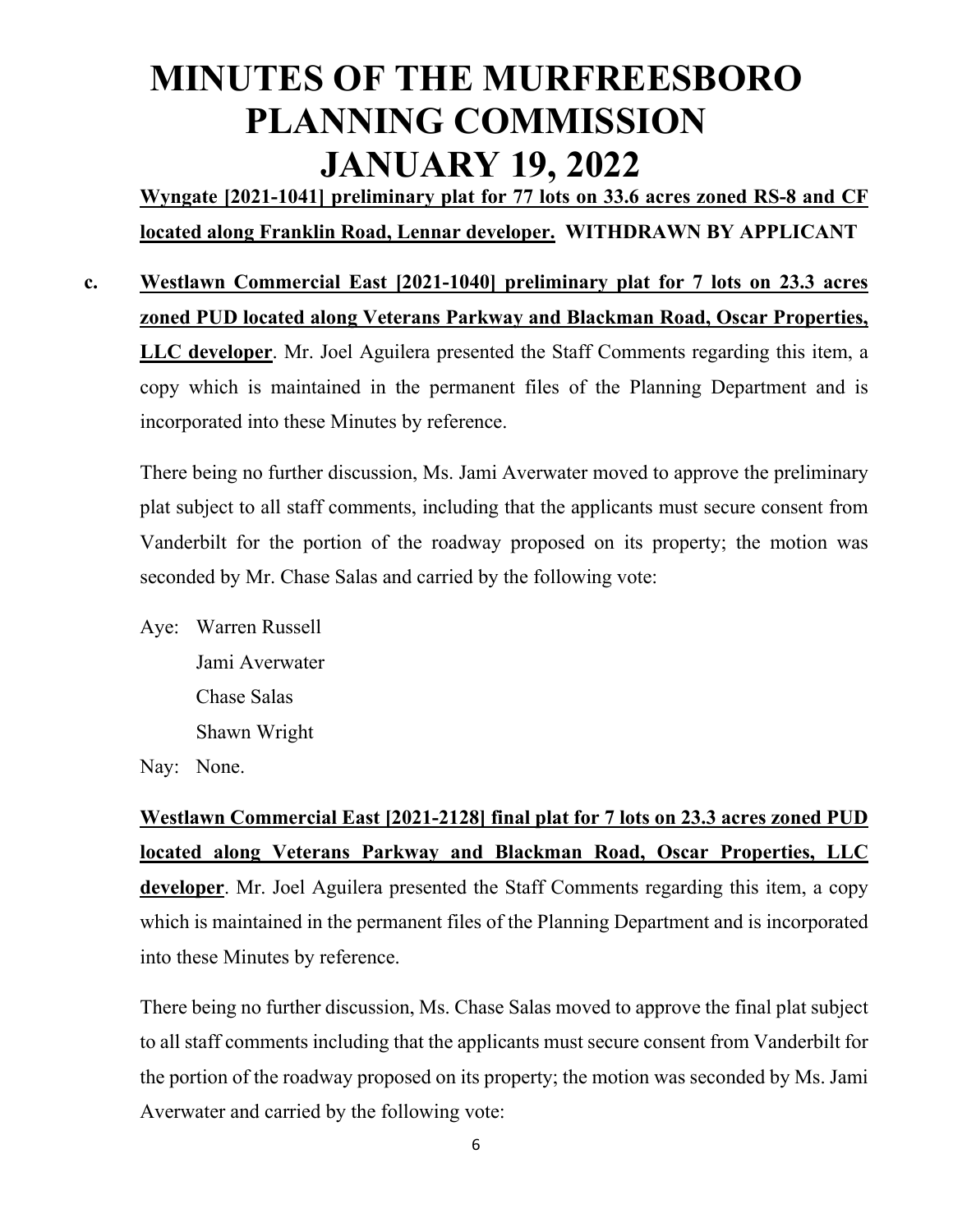Aye: Warren Russell Jami Averwater Chase Salas Shawn Wright

Nay: None.

**Westlawn Commercial North, Lot 1 (Westlawn Retail Center) [2021-3170] site plan review of an 11,480 ft2 commercial center and 3,952 ft2 gas station located on 1.9 acres zoned PUD located along Veterans Parkway and Westlawn Boulevard, Mike Chaudhary developer. WITHDRAWN BY THE APPLICANT** 

**7. New Business:** 

#### **Schedule Public Hearings**

**Annexation petition and plan of services [2021-516] for approximately 258.8 acres located along Northwest Broad Street, Hord Family applicant**. Ms. Marina Rush presented the Staff Comments regarding this item, a copy which is maintained in the permanent files of the Planning Department and is incorporated into these Minutes by reference.

There being no further discussion, Mr. Shawn Wright moved to schedule a public hearing on February 2, 2022; seconded by Mr. Chase Salas, the motion carried by the following vote:

Aye: Warren Russell Jami Averwater Chase Salas Shawn Wright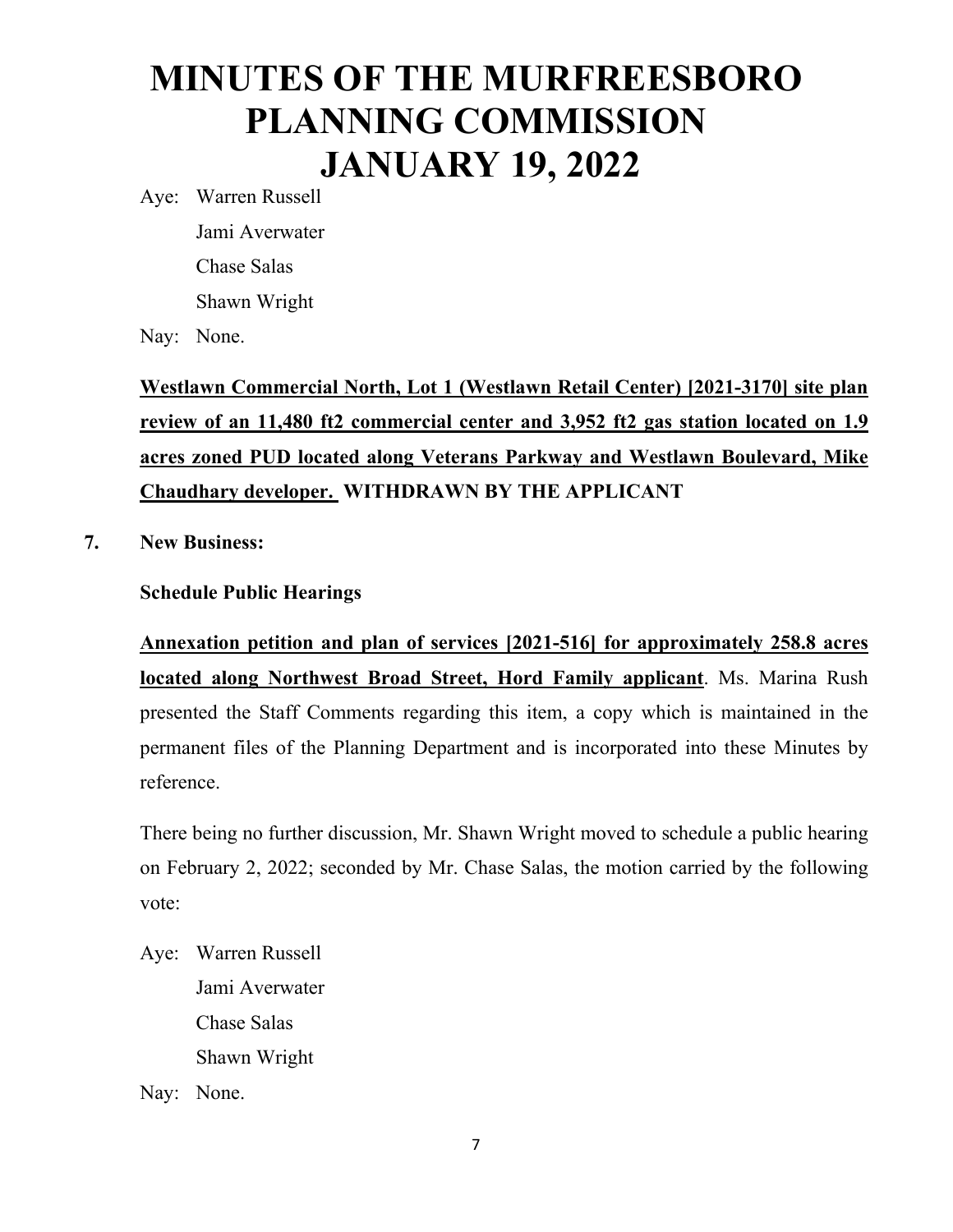**Zoning application [2021-433] for approximately 258.8 acres located along Northwest Broad Street to be zoned CH and GDO-1 simultaneous with annexation, SEC, Inc. on behalf of Legacy Sports Tennessee applicant**. Ms. Marina Rush presented the Staff Comments regarding this item, a copy which is maintained in the permanent files of the Planning Department and is incorporated into these Minutes by reference.

There being no further discussion, Mr. Chase Salas moved to schedule a public hearing on February 2, 2022; seconded by Mr. Shawn Wright, the motion carried by the following vote:

Aye: Warren Russell Jami Averwater Chase Salas Shawn Wright

Nay: None.

**Hear updates from the Planning Director regarding the Future Land Use Map Amendments proposed outline of events and to schedule a public hearing.** Mr. Greg McKnight presented the following tentative schedule to the Planning Commission.

| January 19, 2022; | Initial discussion with a proposal to schedule a Public Hearing.                                                      |
|-------------------|-----------------------------------------------------------------------------------------------------------------------|
| February 9, 2022: | Planning Commission and City Council Joint Work Session Meeting<br>at Murfreesboro Airport Business Center 11:30 a.m. |
|                   | February 23, 2022: Community Meeting at City Hall Rotunda 5:00 P.M.-7:00 P.M.                                         |
| March 16, 2022:   | Planning Commission Public Hearing and Adoption.                                                                      |
| March 24, 2022:   | City Council approval of Resolution of Support and<br>Acknowledgement of the Planning Commission's action.            |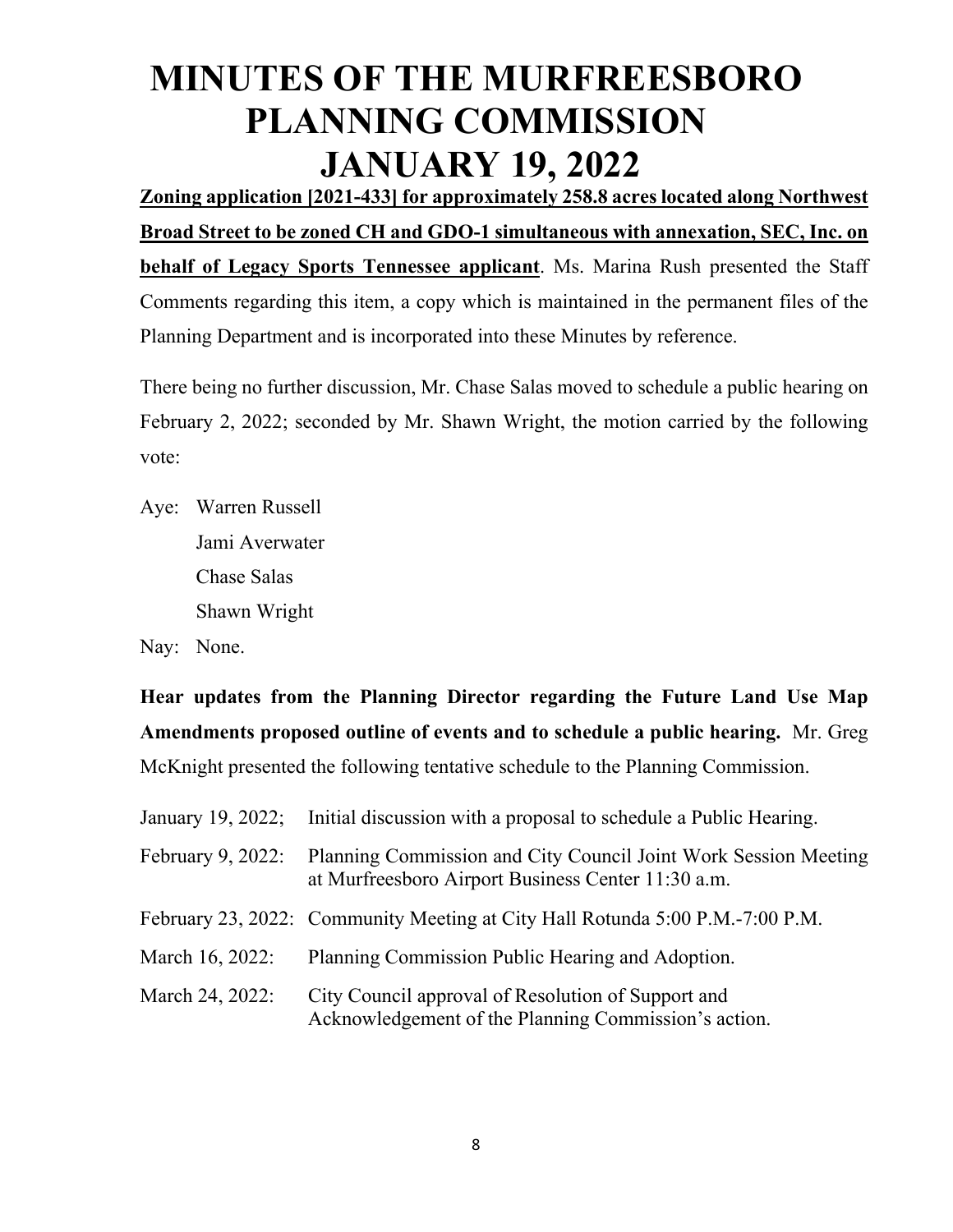There being no further discussion, Mr. Shawn Wright made a motion to schedule a public hearing on March 16, 2022; seconded by Ms. Jami Averwater, the motion carried by the following vote:

Aye: Warren Russell Jami Averwater Chase Salas Shawn Wright

Nay: None.

### **8. Staff Reports and Other Business:**

### **2021 Sanitary Sewer Allocation Report**

Mr. Darren Gore gave a PowerPoint presentation to the Planning Commission regarding the Murfreesboro Water Resources Department's annual report on the Sanitary Sewer Allocation Ordinance.

### **9. Adjourn.**

There being no further business, Mr. Chase Salas moved to adjourn the meeting; seconded by Ms. Jami Averwater, the motion carried by the following vote:

Aye: Warren Russell Jami Averwater Chase Salas Shawn Wright

Nay: None.

The meeting was adjourned at 2:20 PM.